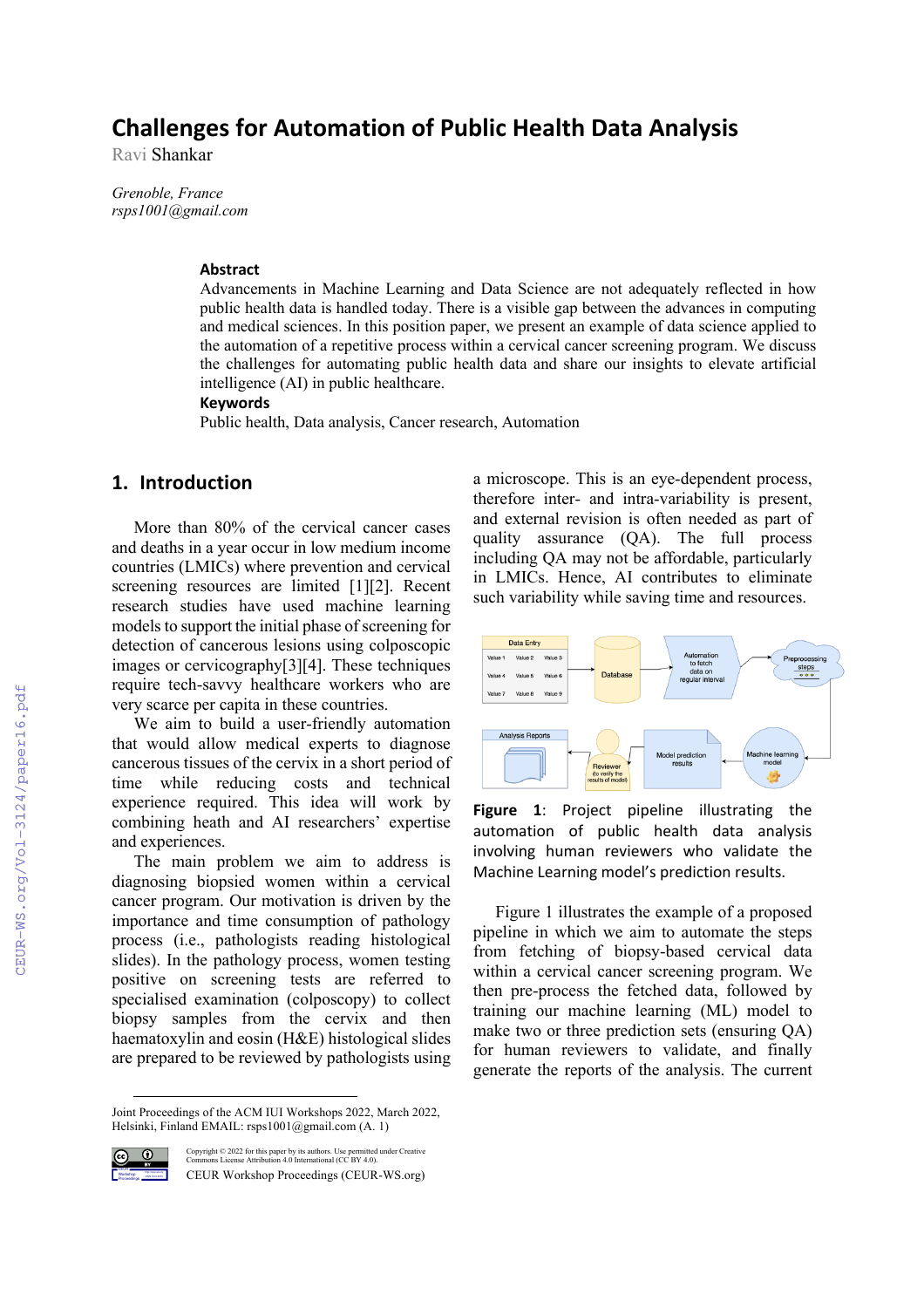process (highlighted in yellow in Figure 1) excludes these steps for automation (highlighted in blue in Figure 1).

While the system works with the current process, the automation steps are currently done manually and repeatedly by a group of pathologists and statisticians. As the ML model does not exist in the current process, the analysis reports are produced after 2-3 stages of reviews involving multiple meetings to concur on the results. Including our proposed steps for automation in the current process will lower the burden of the experts and improve the timeframe up to 1/20 in comparison to the current process.

While our proposed project pipeline (Figure 1) forecasts optimal benefits for cervical cancer screening, in laying the groundwork, we were faced with critical challenges encompassing the realms of – technical, ethical, legal, and (most importantly) end user facing challenges. In this Workshop on "Healthy Interfaces (HEALTHI) 2022," we look forward to discussing our research on automation of public health data analysis. We hope to share our current challenges, methods, and future plans for AI powered healthcare.

## **2. Challenges for Automation of Public Health Data Analysis**

In this section we generalise the problems we faced when implementing our project (Figure 1) to discuss the challenges for automation of public health data analysis:

1. **Trained Data Entry**: The first challenge is the considerable effort needed to change the conventional data entry practices. To automate, it is essential to construct database constraints, design helpful interfaces, and train non-tech savvy workers to log: complete, error free, and rightly formatted data.

2. **Patient Privacy**: Anonymising the data is important to preserving the privacy of personal health records of patients who sign up for the study. If possible, it should be mindfully made visible at the level of the interface to both the patients and their clinicians.

3. **Data Pre-processing**: Data preprocessing is the cleaning and preparation of data for the model and analysis tasks. This is a time-consuming underestimated challenge, if done improperly, it potentially hinders the performance and accuracy of the model and delays the overall study.

4. **Handling Large Datasets**: As public health studies are ongoing processes which include participants on a rolling basis, they can result in large datasets during overall period of the study (which might span several years). It is crucial to prepare for handling the data in batches for faster training of the model.

5. **Cross Validation by Experts**: Validation of results is a necessity with respect to training ML models. In healthcare-related data, cross validation by experts is much more important to prevent fatal diagnosis errors and to check for any potential biases in the model.

6. **Human Control**: It is important to have adequate human control so that the confidence of the predicted results is higher. Enabling human control via the automation process's interface allows to spot any discrepancies and malfunctioning.

7. **Transparency**: The interface should be made simple and transparent for both nonmedical and other non-tech savvy stakeholders involved. The entire automation process should be comprehensible to all stakeholders involved for the project to succeed.

8. **Legal Efforts and Approval:** Last but the most important challenge is to succeed in the legal efforts and approvals required for the automation projects. Developing proof of concepts with publicly available datasets is one of the ways to prepare for the challenge of gaining legal approvals and other grants

### **3. Conclusion**

AI powered public healthcare will foster a health structure in the future where the AI process drives the speed and accuracy of the diagnosis, treatment, and recovery. People will get the right diagnosis at the right time such that their treatment and recovery chances improve, thus improving chances of a good life. Furthermore, the cost efficiency brought by AI techniques will enable smart healthcare to be adapted to different healthcare structures in different countries, specifically in the low-income countries, so that healthcare becomes accessible and affordable there. This is a possibility only when AI researchers combine their expertise and experiences with health researchers. With this position paper we aim to contribute by informing both medical professionals and computer scientists of the challenges for automation of public health data analysis.